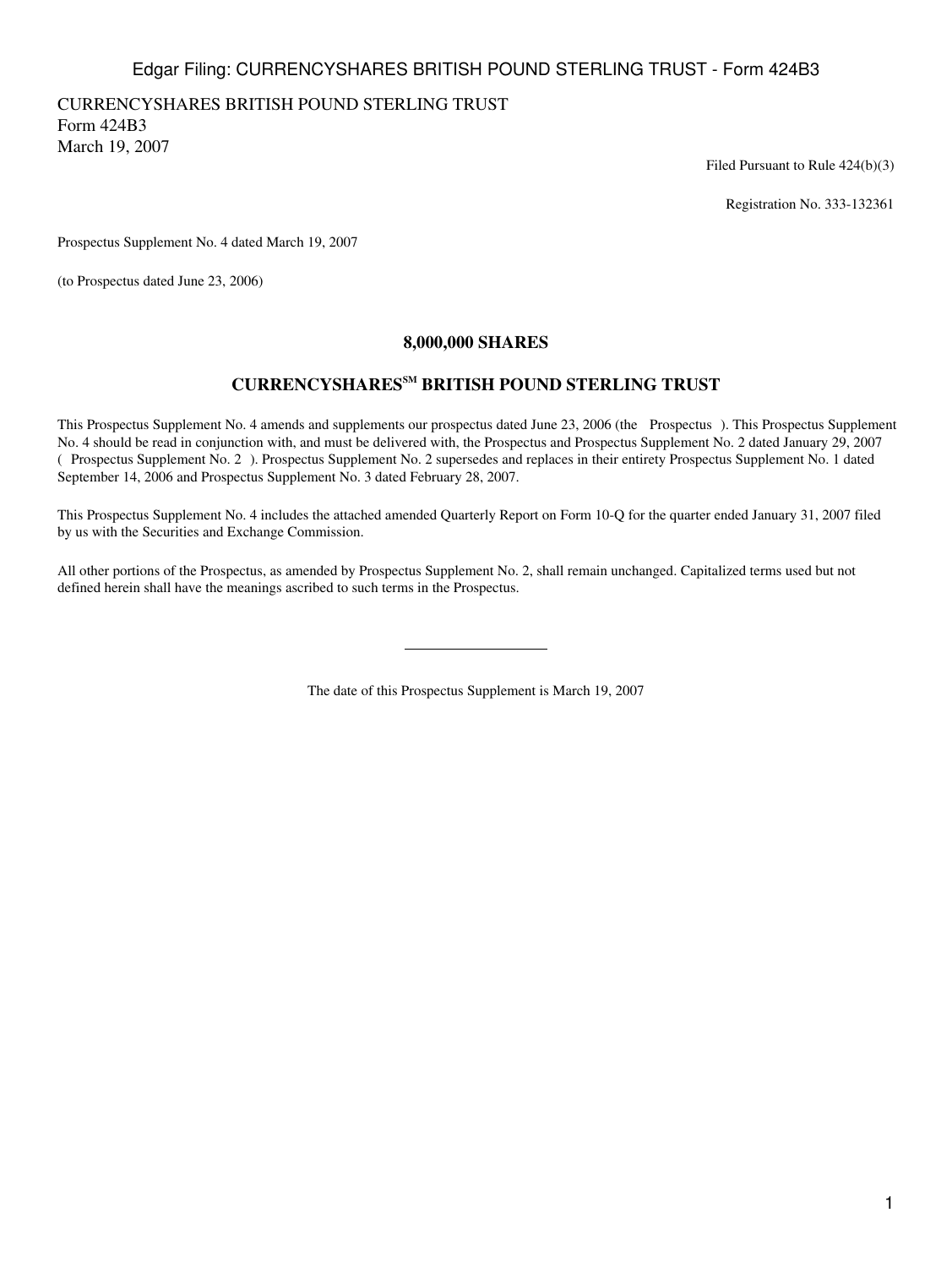# **CURRENCYSHARESSM BRITISH POUND STERLING TRUST**

## **INDEX**

| Caption<br>PART I FINANCIAL INFORMATION                                                                                                                                          | Page           |
|----------------------------------------------------------------------------------------------------------------------------------------------------------------------------------|----------------|
| Item 1. Financial Statements                                                                                                                                                     |                |
| Statements of Financial Condition at January 31, 2007 (unaudited) and October 31, 2006                                                                                           | $\overline{2}$ |
| Statement of Income and Comprehensive Income for the three months ended January 31, 2007 (unaudited)                                                                             | 3              |
| Statements of Changes in Shareholders Equity for the three months ended January 31, 2007 (unaudited) and the period from June 8,<br>2006 (date of inception) to October 31, 2006 | 4              |
| Statement of Cash Flows for the three months ended January 31, 2007 (unaudited)                                                                                                  | 5              |
| Notes to Financial Statements (unaudited)                                                                                                                                        | 6              |
| Item 2. Management s Discussion and Analysis of Financial Condition and Results of Operations                                                                                    | 11             |
| Item 3. Quantitative and Qualitative Disclosures about Market Risk                                                                                                               | 15             |
| Items 4. Controls and Procedures                                                                                                                                                 | 15             |
| <b>Part II OTHER INFORMATION</b>                                                                                                                                                 |                |
| Item 1. Legal Proceedings                                                                                                                                                        | 17             |
| Item 1A. Risk Factors                                                                                                                                                            | 17             |
| Item 2. Unregistered Sales of Equity Securities and Use of Proceeds                                                                                                              | 17             |
| Item 3. Defaults upon Senior Securities                                                                                                                                          | 17             |
| Item 4. Submission of Matters to a Vote of Security Holders                                                                                                                      | 17             |
| Item 5. Other Information                                                                                                                                                        | 17             |
| Item 6. Exhibits                                                                                                                                                                 | 17             |
| <b>SIGNATURES</b>                                                                                                                                                                |                |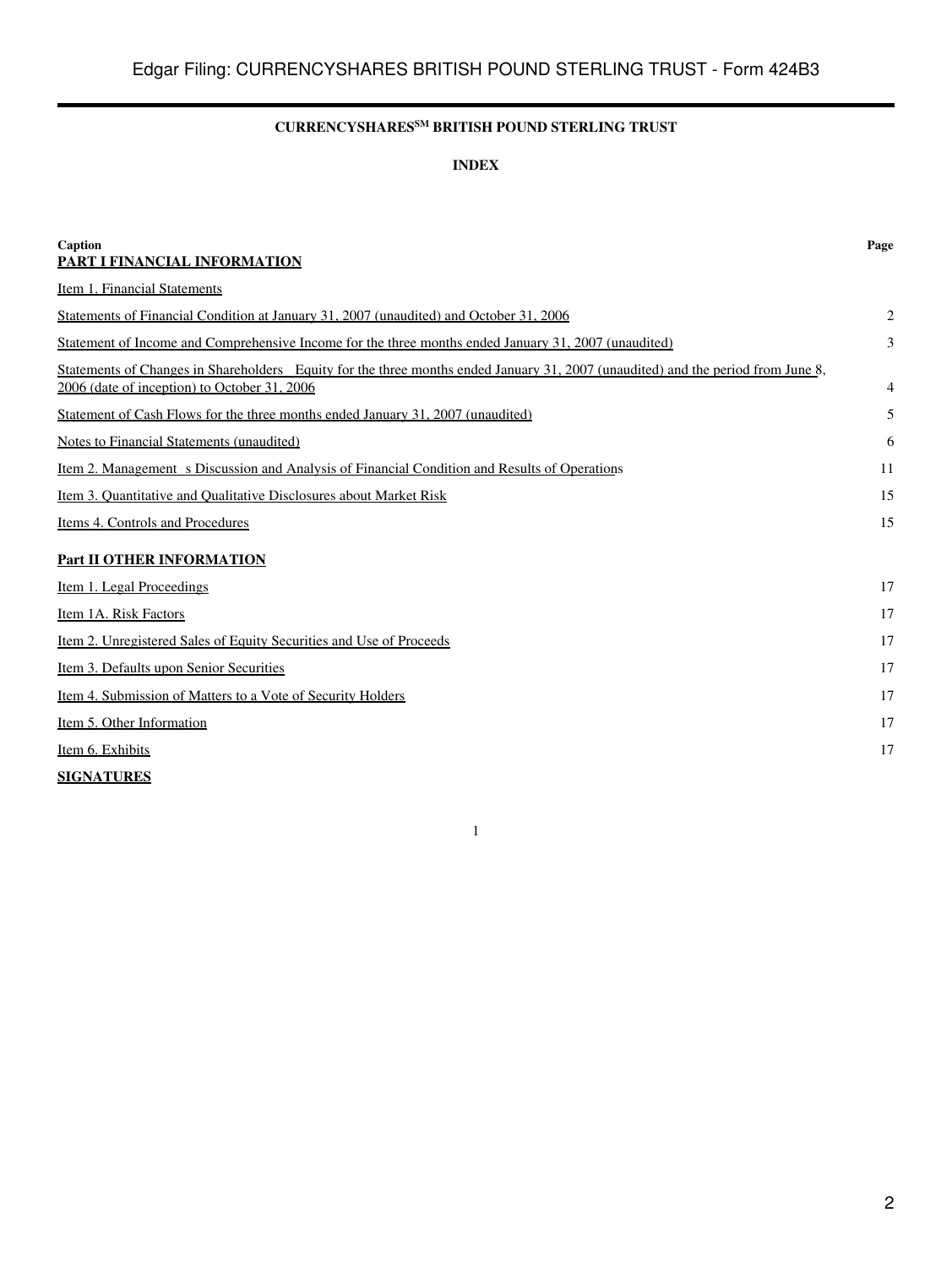<span id="page-2-1"></span><span id="page-2-0"></span>

| <b>FINANCIAL STATEMENTS</b><br>Item 1.                                                                     | CurrencyShares <sup>SM</sup> British Pound Sterling Trust                          |                |                                        |               |                  |
|------------------------------------------------------------------------------------------------------------|------------------------------------------------------------------------------------|----------------|----------------------------------------|---------------|------------------|
|                                                                                                            | <b>Statements of Financial Condition</b>                                           |                |                                        |               |                  |
|                                                                                                            | (Unaudited)                                                                        |                |                                        |               |                  |
|                                                                                                            |                                                                                    |                |                                        |               |                  |
|                                                                                                            |                                                                                    |                | <b>January 31, 2007</b><br>(Unaudited) |               | October 31, 2006 |
| <b>Assets</b>                                                                                              |                                                                                    |                |                                        |               |                  |
| <b>Current Assets</b>                                                                                      |                                                                                    |                |                                        |               |                  |
| British Pound Sterling deposits, interest bearing<br>British Pound Sterling deposits, non-interest bearing |                                                                                    | \$             | 58,833,000                             | $\mathcal{S}$ | 57,252,000       |
| Receivable from accrued interest                                                                           |                                                                                    |                | 242,751                                |               | 216,666          |
|                                                                                                            |                                                                                    |                |                                        |               |                  |
| <b>Total Assets</b>                                                                                        |                                                                                    | \$             | 59,075,751                             | \$            | 57,468,666       |
| <b>Liabilities and Shareholders Equity</b>                                                                 |                                                                                    |                |                                        |               |                  |
| <b>Current Liabilities</b>                                                                                 |                                                                                    |                |                                        |               |                  |
| Accrued Sponsor s fee                                                                                      |                                                                                    | \$             | 20,032                                 | $\mathcal{S}$ | 19,488           |
|                                                                                                            |                                                                                    |                |                                        |               |                  |
| <b>Total Liabilities</b>                                                                                   |                                                                                    |                | 20,032                                 |               | 19,488           |
| Commitments and Contingent Liabilities (note 7)                                                            |                                                                                    |                |                                        |               |                  |
| and outstanding                                                                                            | Redeemable Capital Shares, at redemption value, no par value, 8,000,000 authorized | 300,000 issued | 59,055,719                             |               | 57,449,178       |
| Shareholders Equity                                                                                        | Retained Earnings and Cumulative Translation Adjustment                            |                |                                        |               |                  |
|                                                                                                            |                                                                                    |                |                                        |               |                  |
| Total Liabilities and Shareholders Equity                                                                  |                                                                                    | \$             | 59,075,751                             | \$            | 57,468,666       |

*See Notes to Financial Statements.*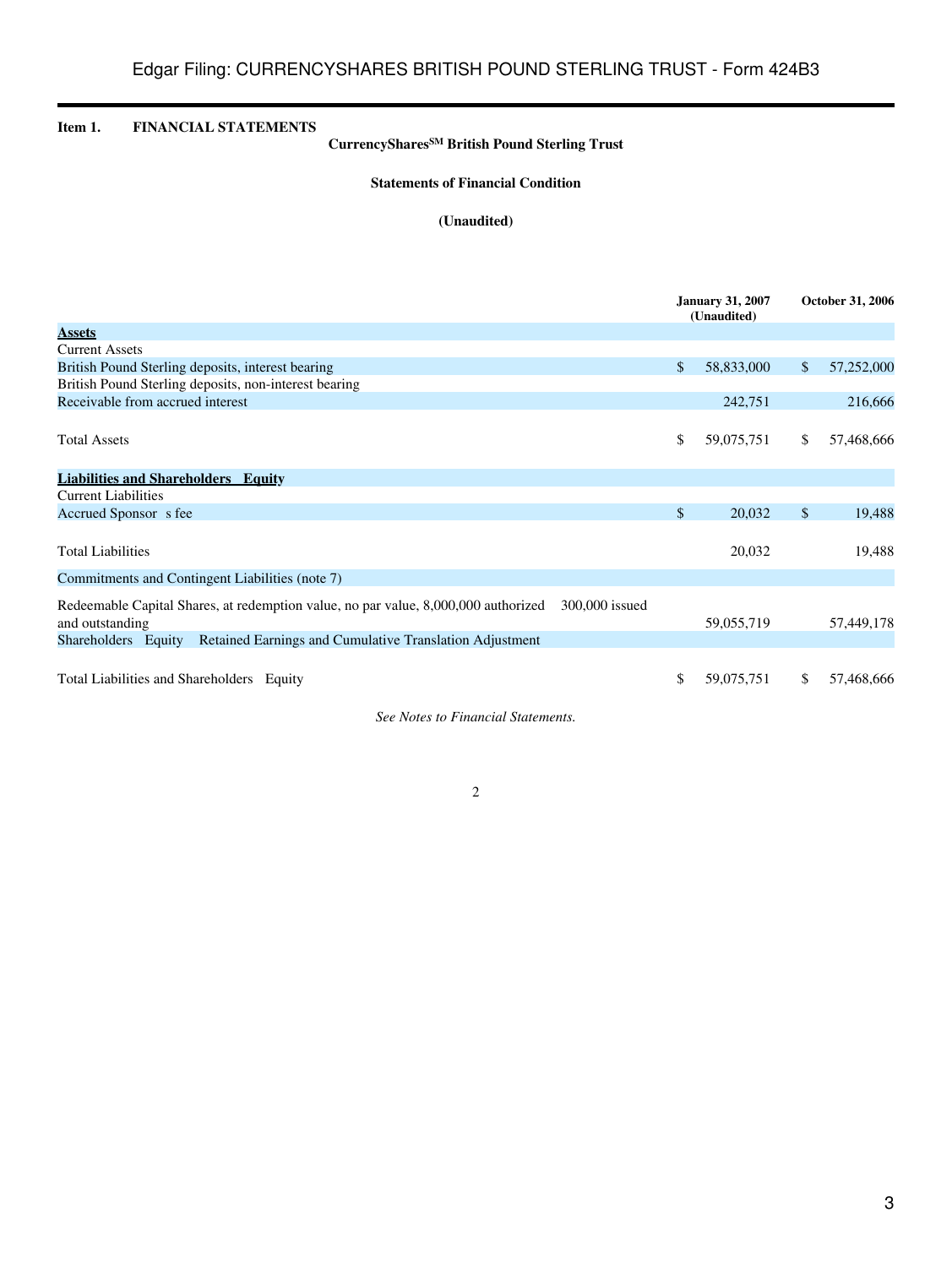# **CurrencySharesSM British Pound Sterling Trust**

# **Statement of Income and Comprehensive Income**

# **(Unaudited)**

<span id="page-3-0"></span>

|                                                                    | Three months ended<br><b>January 31, 2007</b> |
|--------------------------------------------------------------------|-----------------------------------------------|
| <b>Income</b>                                                      |                                               |
| Interest income                                                    | \$<br>696,548                                 |
| <b>Total Income</b>                                                | 696,548                                       |
| <b>Expenses</b>                                                    |                                               |
| Sponsor s fee                                                      | (58, 928)                                     |
|                                                                    |                                               |
| <b>Total Expenses</b>                                              | (58, 928)                                     |
| Net Income                                                         | \$<br>637,620                                 |
|                                                                    |                                               |
| Other Comprehensive Income                                         |                                               |
| Currency translation adjustment                                    | 5,509                                         |
|                                                                    |                                               |
| Total Comprehensive Income                                         | \$<br>643,129                                 |
|                                                                    |                                               |
| Earnings per share                                                 | \$<br>2.13                                    |
| Weighted-average Shares Outstanding                                | 300,000                                       |
| Cash Dividends per Share                                           | \$<br>2.06                                    |
| $\sim$<br>$\cdot$ $\cdot$ $\sim$<br>$\sim$<br>$\sim$ $\sim$ $\sim$ |                                               |

*See Notes to Financial Statements.*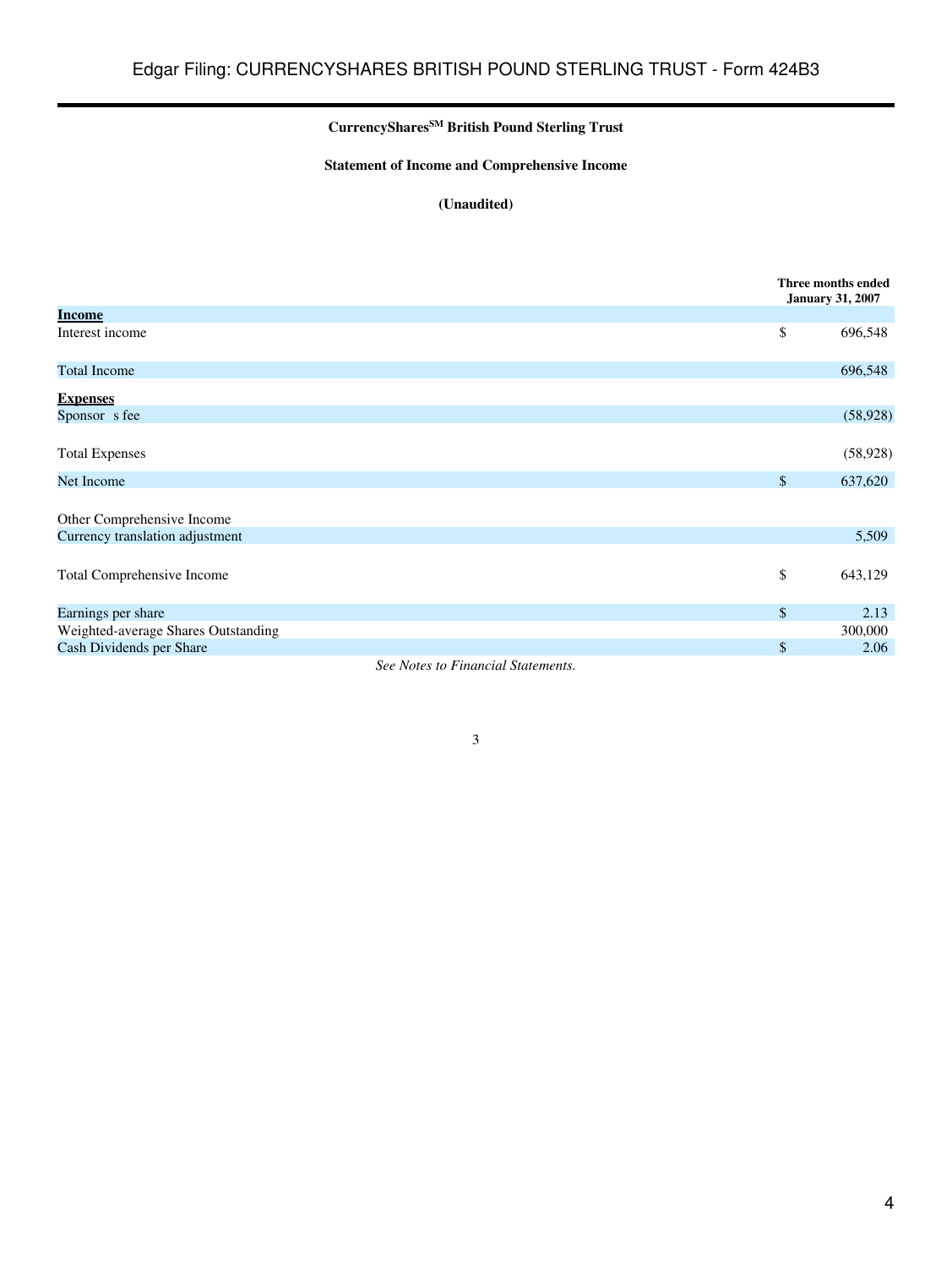# **CurrencySharesSM British Pound Sterling Trust**

**Statements of Changes in Shareholders Equity**

<span id="page-4-0"></span>

|                                                             | Three months ended<br><b>January 31, 2007</b><br>(Unaudited) | [Date of Inception]<br>to October 31, 2006 |
|-------------------------------------------------------------|--------------------------------------------------------------|--------------------------------------------|
| Retained Earnings Balance, Beginning of Period              | $\mathbb{S}$                                                 | \$                                         |
| Net Income                                                  | 637,620                                                      | 542,415                                    |
| Distributions Paid                                          | (617, 697)                                                   | (402, 570)                                 |
| Adjustment of redeemable capital shares to redemption value | (19, 923)                                                    | (139, 845)                                 |
| Retained Earnings Balance, End of Period                    |                                                              |                                            |
| Cumulative Translation Adjustment, Beginning of Period      | \$                                                           | S                                          |
| Currency translation adjustment                             | 5,509                                                        | 11,376                                     |
| Adjustment of redeemable capital shares to redemption value | (5,509)                                                      | (11,376)                                   |
| Cumulative Translation Adjustment, End of Period            | \$                                                           | \$                                         |

*See Notes to Financial Statements.*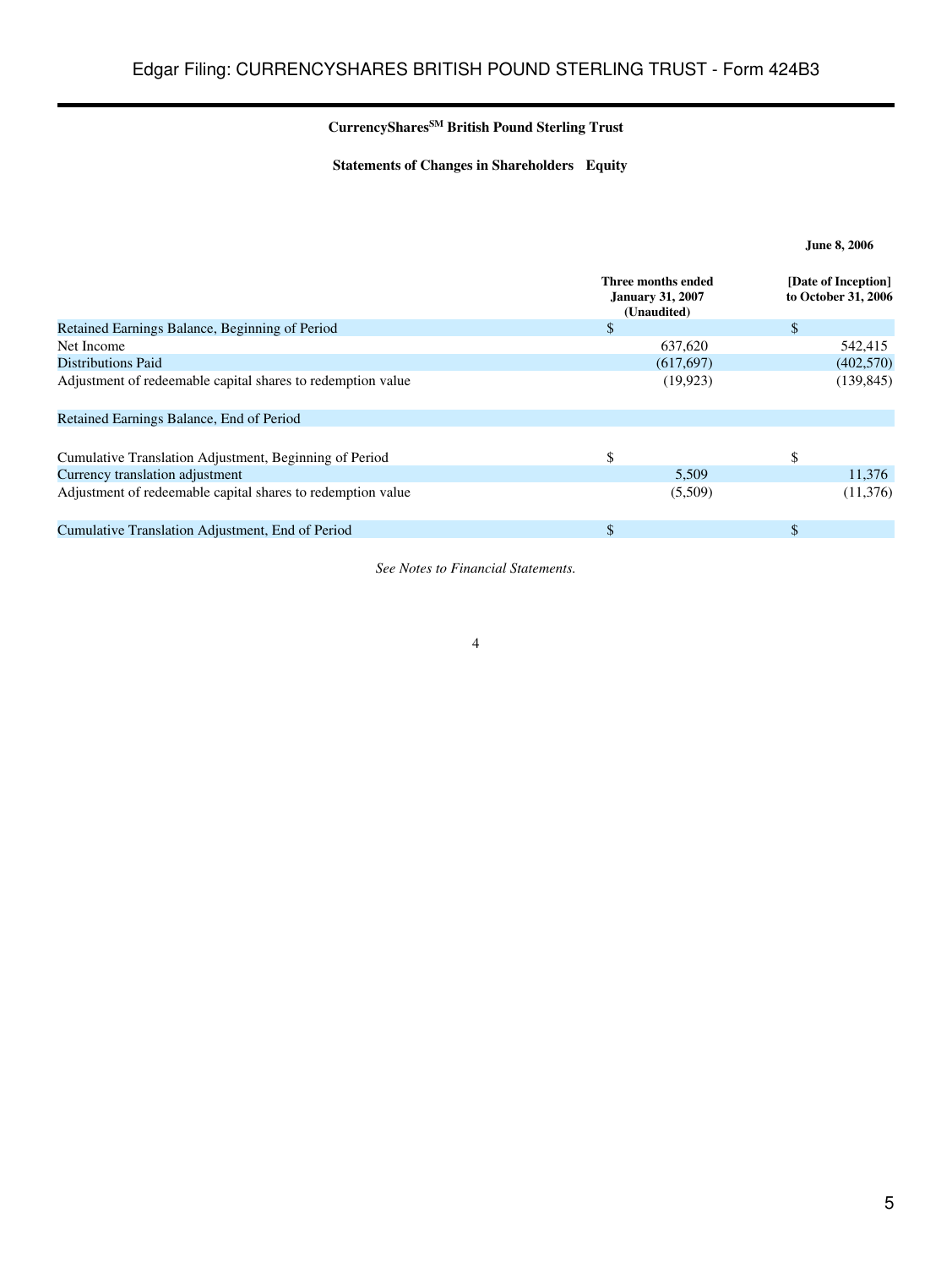# **CurrencySharesSM British Pound Sterling Trust**

## **Statement of Cash Flows**

# **(Unaudited)**

<span id="page-5-0"></span>

|                                                                                  | Three months ended<br><b>January 31, 2007</b> |
|----------------------------------------------------------------------------------|-----------------------------------------------|
| Cash flows from operating activities                                             |                                               |
| Cash received for accrued income                                                 | \$<br>676,619                                 |
| Cash paid for expenses                                                           | (58, 922)                                     |
| Net cash provided by operating activities                                        | 617,697                                       |
| Cash flows from financing activities                                             |                                               |
| Cash received to purchase redeemable shares                                      |                                               |
| Cash paid to redeem redeemable shares                                            |                                               |
| Cash paid for distributions                                                      | (617, 697)                                    |
| Net cash used in financing activities                                            | (617, 697)                                    |
| Adjustment to period cash flows due to currency movement                         | 1,581,000                                     |
| Increase in cash                                                                 | 1,581,000                                     |
| Cash at beginning of period                                                      | 57,252,000                                    |
| Cash at end of period                                                            | \$<br>58,833,000                              |
| Reconciliation of net income to net cash provided by operating activities        |                                               |
| Net income                                                                       | \$<br>637,620                                 |
| Adjustments to reconcile net income to net cash provided by operating activities |                                               |
| Increase in receivable from accrued interest                                     | (242, 751)                                    |
| Decrease in prior period receivable from accrued interest                        | 216,666                                       |
| Currency translation adjustment                                                  | 5,618                                         |
| Increase in accrued sponsor fee                                                  | 20,032                                        |
| Decrease in prior period accrued sponsor fee                                     | (19, 488)                                     |
| Net cash provided by operating activities<br>See Notes to Financial Statements.  | \$<br>617,697                                 |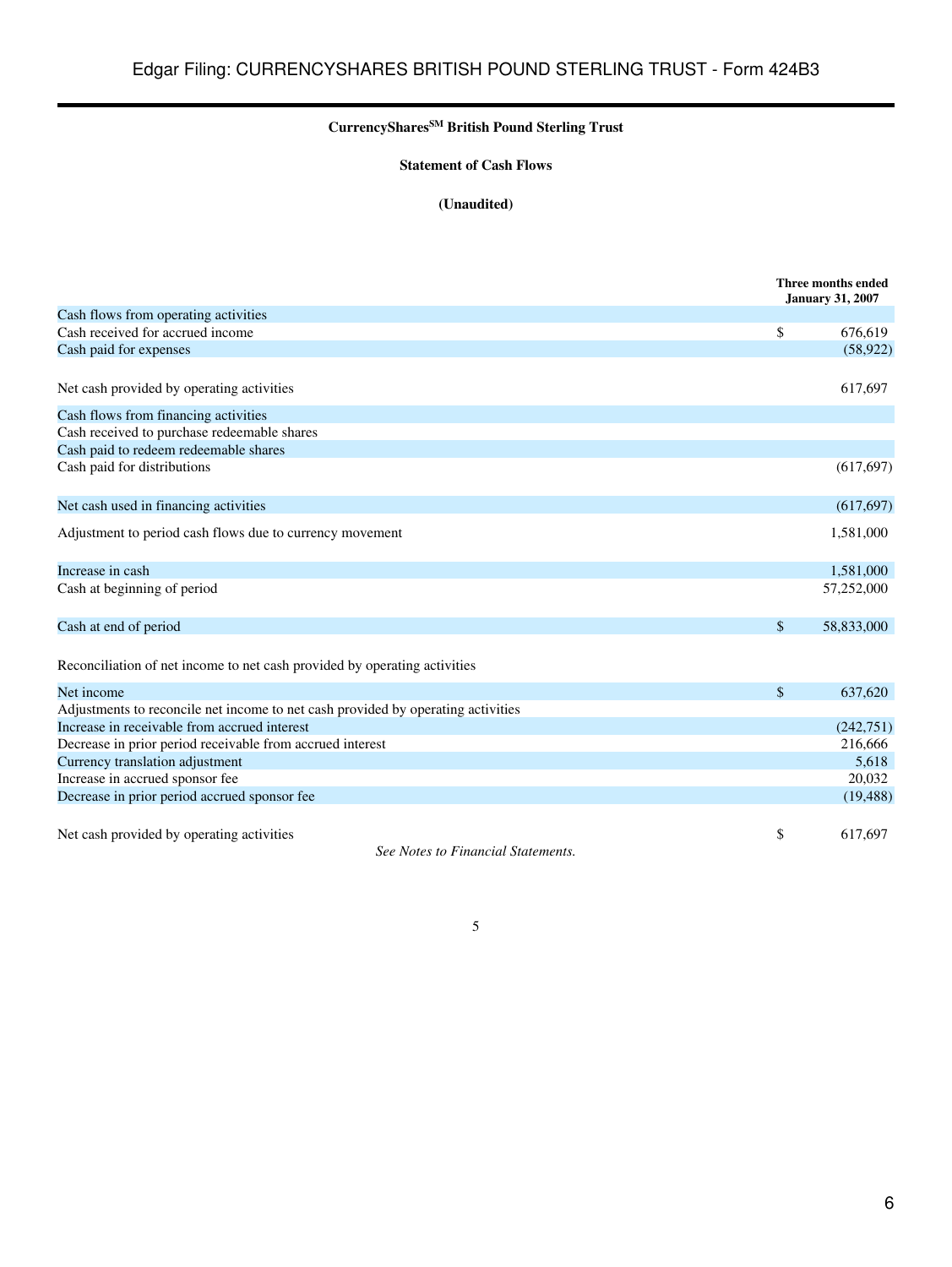### **NOTES TO FINANCIAL STATEMENTS**

#### **(Unaudited)**

#### <span id="page-6-0"></span>**1. Organization and Description of the Trust**

The CurrencyShares<sup>SM</sup> British Pound Sterling Trust (the Trust) was formed under the laws of the state of New York on June 8, 2006 when Rydex Specialized Products LLC d/b/a Rydex Investments (the Sponsor) deposited 100 British Pound Sterling in the Trust s primary deposit account held by JPMorgan Chase Bank N.A., London Branch (the Depository). The Sponsor is a Delaware limited liability company whose sole member is PADCO Advisors II, Inc. (also d/b/a Rydex Investments). The Sponsor is responsible for, among other things, overseeing the performance of the Bank of New York (the Trustee) and the Trust s principal service providers, including the preparation of financial statements. The Trustee is responsible for the day-to-day administration of the Trust.

The investment objective of the Trust is for the Trust s shares (the Shares) to reflect the price of the British Pound Sterling plus accrued interest less Trust s expenses and liabilities. The Shares are intended to provide investors with a simple, cost-effective means of gaining investment benefits similar to those of holding British Pound Sterling. The Trust s assets primarily consist of British Pound Sterling on demand deposit in two deposit accounts maintained by the Depository: a primary deposit account which earns interest and a secondary deposit account which does not earn interest. The secondary deposit account is used only in connection with mid-month creations and redemptions of blocks of 50,000 Shares (Baskets). The secondary account is used to account for interest that has been earned on the primary deposit account during the month but not yet paid and to receive interest earned on the primary deposit account, pay Trust expenses and distribute any excess interest to shareholders on a monthly basis.

The accompanying unaudited financial statements were prepared in accordance with accounting principles generally accepted in the United States of America for interim financial information and with the instructions for Form 10-Q. In the opinion of management, all material adjustments, consisting only of normal recurring adjustments, considered necessary for a fair statement of the interim period financial statements have been made. Interim period results are not necessarily indicative of results for a full-year period. These financial statements and the notes thereto should be read in conjunction with the Trust s financial statements included in the Form  $10-K$  as filed on January 29, 2007.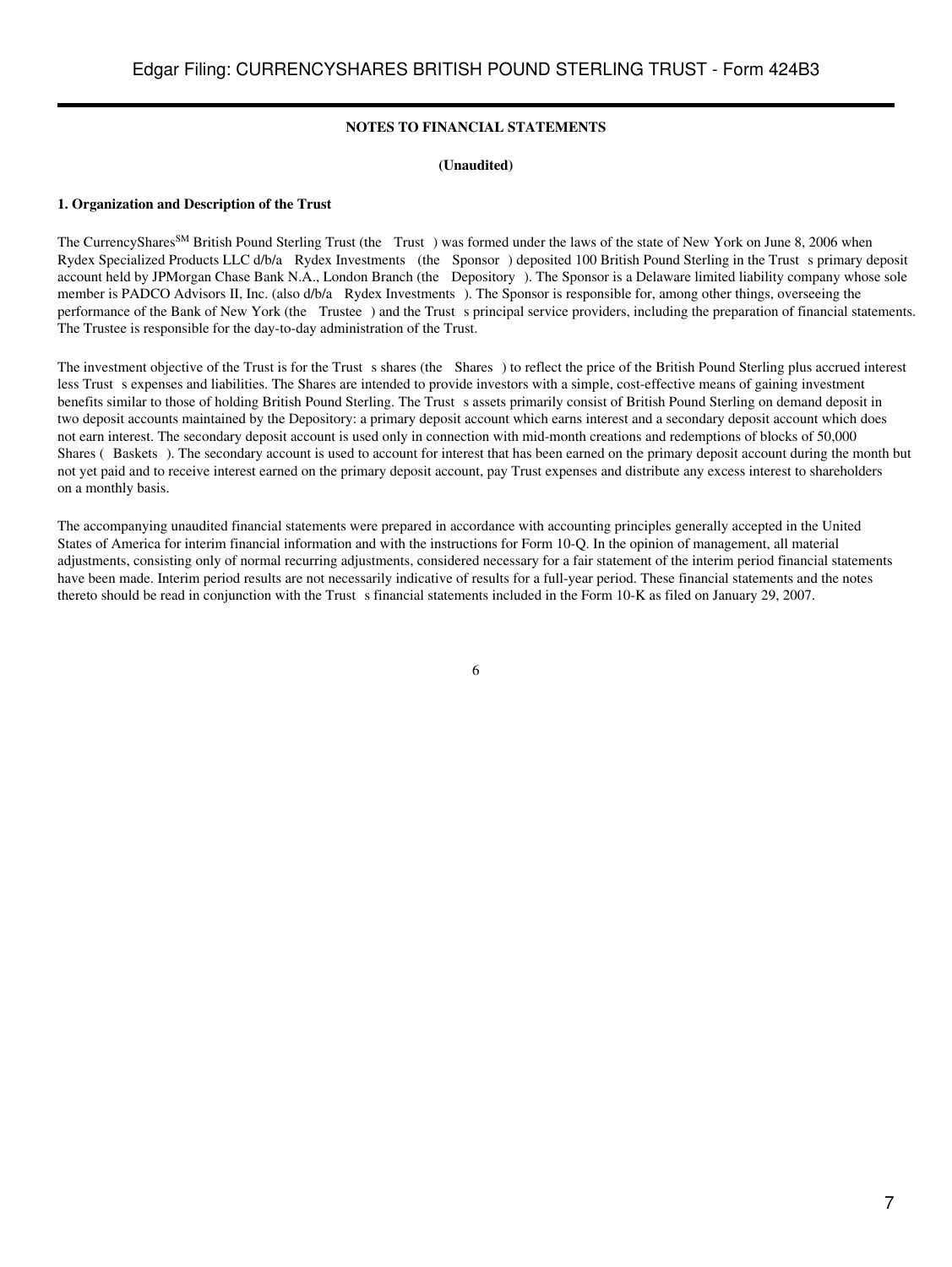### **2. Significant Accounting Policies**

### **A. Use of Estimates**

The preparation of financial statements in conformity with accounting principles generally accepted in the United States of America requires management to make estimates and assumptions that affect the reported amounts of the assets, liabilities and disclosures of contingent liabilities at the date of the financial statements and the reported amounts of revenue and expenses during the period. Actual results could differ from those estimates.

### **B. Foreign Currency Translation**

The Trustee calculates the Trust s net asset value (NAV) each business day, as described in Note 3. For NAV calculation purposes, British Pound Sterling Deposits (cash) are translated at the Noon Buying Rate, which is the U.S. Dollar (USD) / British Pound Sterling exchange rate as determined and published by the Federal Reserve Bank of New York as of 12:00 PM (New York time) on each day that the New York Stock Exchange (NYSE) is open for regular trading.

The functional currency of the Trust is the British Pound Sterling in accordance with Financial Accounting Standard (FAS) 52, Foreign Currency Translation. For financial statement reporting purposes, the U.S. Dollar is the reporting currency. As a result, the financial statements are translated from British Pound Sterling to USD. The Noon Buying Rate on the last day of the period is used for translation in the statements of financial condition. The average Noon Buying Rate for the period is used for translation in the statement of income and comprehensive income and the statement of cash flows. Any currency translation adjustment is included in comprehensive income.

## **C. Federal Income Taxes**

The Trust is treated as a grantor trust for federal income tax purposes and, therefore, no provision for federal income taxes is required. Interest, gains and losses are passed through to the holders of Shares (Shareholders) of the Trust.

Shareholders generally will be treated, for U.S. federal income tax purposes, as if they directly owned a pro-rata share of the assets held in the Trust. Shareholders also will be treated as if they directly received their respective pro-rata shares of the Trusts income, if any, and as if they directly incurred their respective pro-rata shares of the Trust s expenses. The acquisition of Shares by a U.S. Shareholder as part of a creation of a Basket will not be a taxable event to the Shareholder.

The Sponsor s fee accrues daily and is payable monthly. For U.S. federal income tax purposes, an accrual-basis U.S. Shareholder generally will be required to take into account as an expense its allocable share of the USD-equivalent of the amount of the Sponsor s fee that is accrued on each day, with such USD-equivalent being determined by the currency exchange rate that is in effect on the respective day. To the extent that the currency exchange rate on the date of payment of the accrued amount of the Sponsors fee differs from the currency exchange rate in effect on the day of accrual, the U.S. Shareholder will recognize a currency gain or loss for U.S. federal income tax purposes.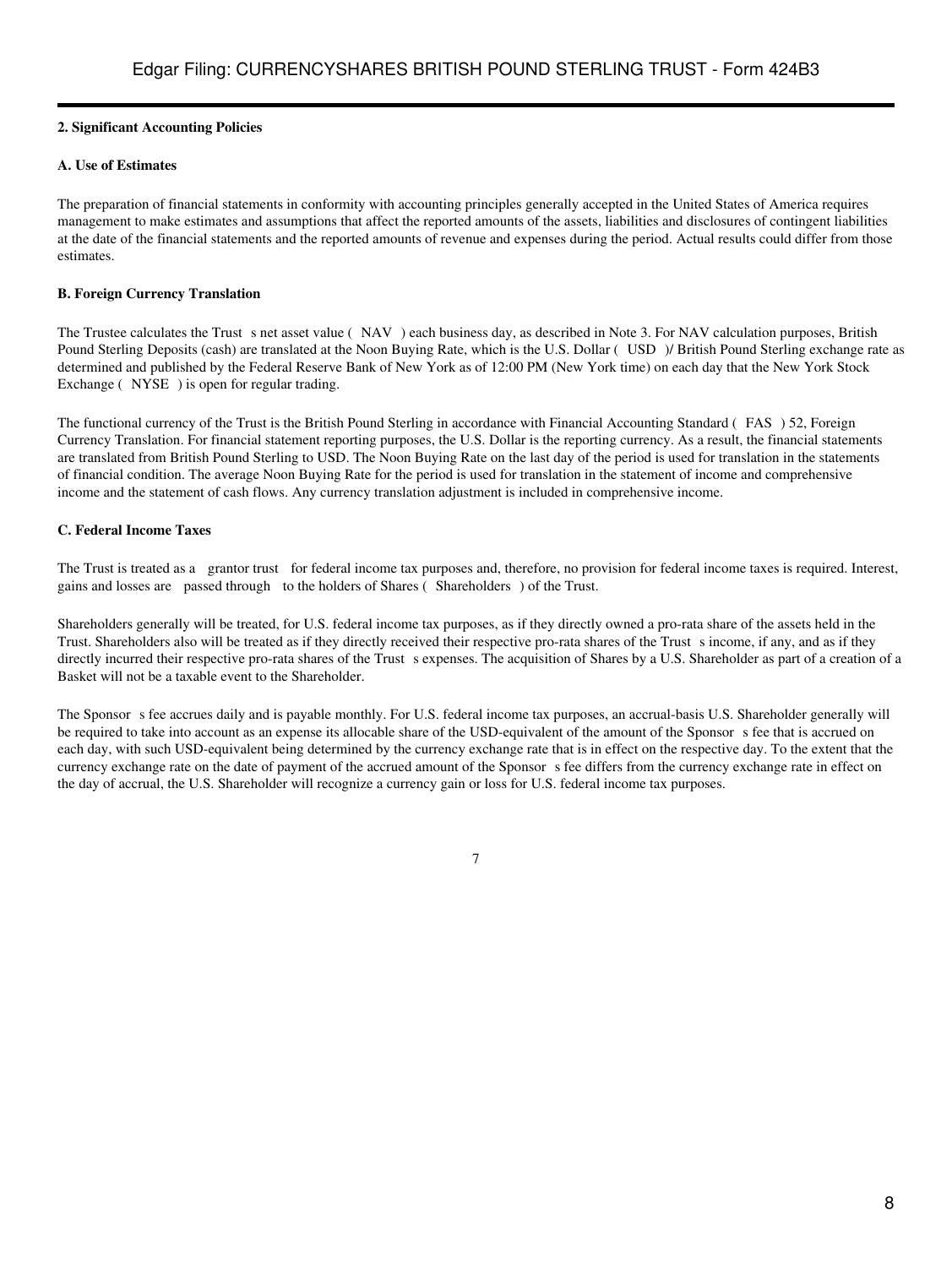The Trust does not expect to generate taxable income except for gain (if any) upon the sale of British Pound Sterling and interest income. A non-U.S. Shareholder generally will not be subject to U.S. federal income tax with respect to gain recognized upon the sale or other disposition of Shares, or upon the sale of British Pound Sterling by the Trust, unless: (1) the non-U.S. Shareholder is an individual and is present in the United States for 183 days or more during the taxable year of the sale or other disposition, and the gain is treated as being from United States sources; or (2) the gain is effectively connected with the conduct by the non-U.S. Shareholder of a trade or business in the United States.

A non-U.S. Shareholder s share of any interest income earned by the Trust generally will not be subject to U.S. federal income tax unless the Shares owned by such non-U.S. Shareholder are effectively connected with the conduct by the non-U.S. Shareholder of a trade or business in the United States.

#### **D. Revenue Recognition**

Interest on the primary deposit account accrues daily as earned and is received on a monthly basis.

#### **E. Dividends**

To the extent that the interest earned by the Trust exceeds the sum of the Sponsor s fee for the prior month plus other Trust expenses, if any, the Trust will distribute, as a dividend, the excess interest earned in British Pound Sterling effective on the first business day of the subsequent month. The Trustee will direct that the excess British Pound Sterling be converted into USD at the prevailing market rate and the Trustee will distribute the USD as promptly as practicable to Shareholders on a pro rata basis (in accordance with the number of Shares that they own). For the month of January, 2007, an income distribution of \$0.74368 per share was paid on February 8, 2007.

## **3. British Pound Sterling Deposits**

British Pound Sterling principal deposits are held in a British Pound Sterling denominated, interest-bearing demand account. For the three months ending January 31, 2007, there were no British Pound Sterling principal deposits and no British Pound Sterling principal redemptions resulting in an ending British Pound Sterling principal balance of 30,000,000. This equates to 58,833,000 USD. For the period from June 8, 2006 (Date of Inception) to October 31, 2006, there were British Pound Sterling principal deposits of 45,000,000 and British Pound Sterling principal redemptions of 15,000,100 resulting in an ending British Pound Sterling principal balance of 30,000,000. This equated to 57,252,000 USD. In addition, net interest associated with creation and redemption activity is held in a British Pound Sterling-denominated non-interest-bearing account, and any balance is distributed in full as part of the monthly income distributions.

#### **4. Redeemable Capital Shares**

Shares are classified as redeemable for financial statement purposes, since they are subject to redemption. Shares are issued and redeemed continuously in Baskets of 50,000 Shares in exchange for British Pound Sterling. Individual investors cannot purchase or redeem Shares in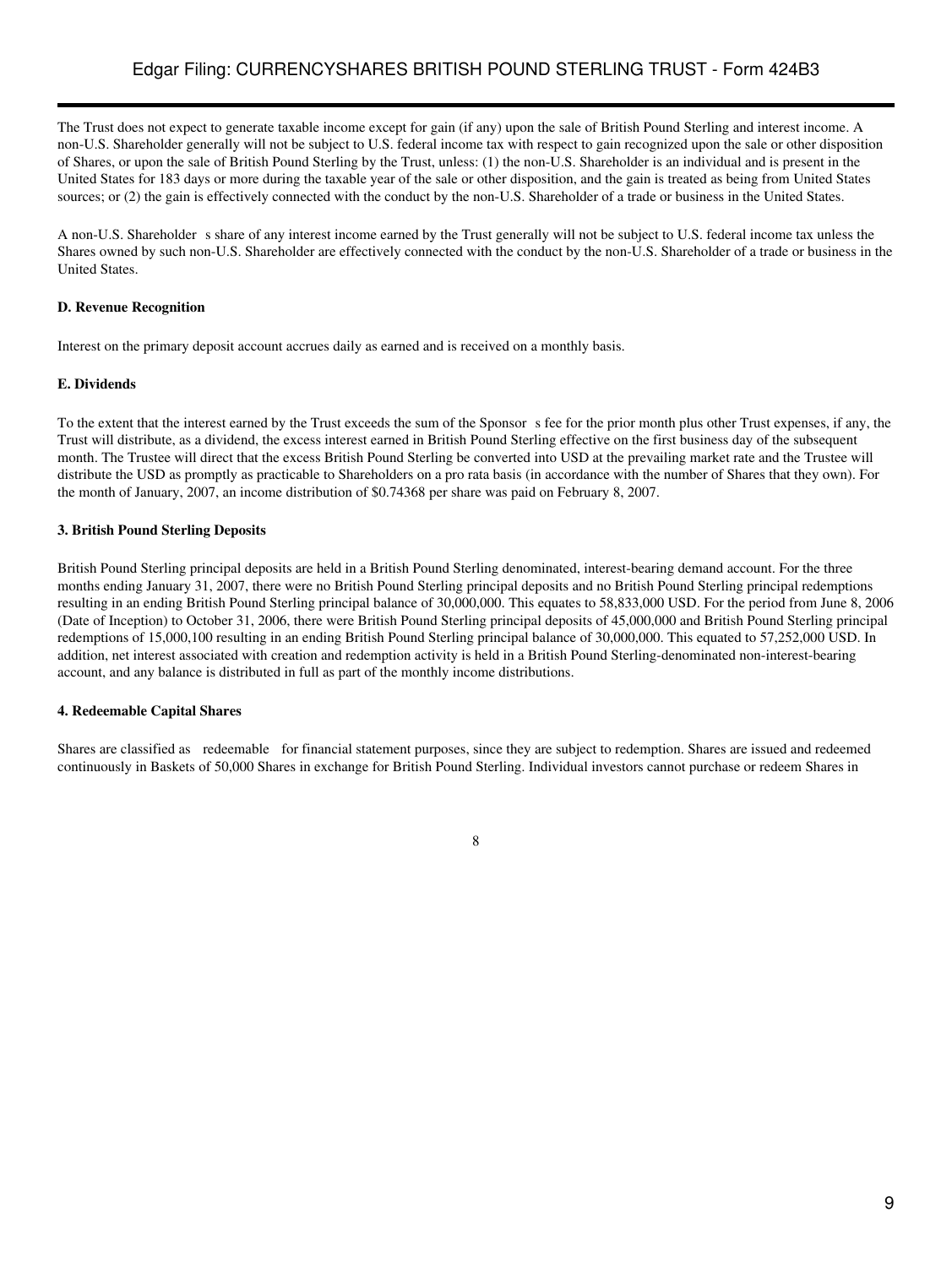direct transactions with the Trust. Only Authorized Participants (as defined below) may place orders to create and redeem Baskets. An Authorized Participant is a DTC participant that is a registered broker-dealer or other institution eligible to settle securities transactions though the book-entry facilities of the DTC and which has entered into a contractual arrangement with the Trust and the Sponsor governing, among other matters, the creation and redemption process. Authorized Participants may redeem their Shares at any time in the prescribed Baskets.

Due to expected continuing creations and redemptions of Baskets and the three-day period for settlement of each creation or redemption, the Trust reflects Shares created as a receivable. Shares redeemed are reflected as a liability on the trade date. Outstanding Shares are reflected at a redemption value, which is the NAV per Share at the period end date. Adjustments to redeemable capital shares at redemption value are recorded against retained earnings, or, in the absence of retained earnings, by charges against the cumulative translation adjustment.

Activity in redeemable capital Shares is as follows:

|                                                                | Three months ended<br><b>January 31, 2007</b><br><b>U.S. Dollar</b> |              | Period from June 8, 2005<br>[Date of Inception]<br>to October 31, 2006<br><b>U.S. Dollar</b> |                     |
|----------------------------------------------------------------|---------------------------------------------------------------------|--------------|----------------------------------------------------------------------------------------------|---------------------|
|                                                                | <b>Shares</b>                                                       | Amount       | <b>Shares</b>                                                                                | Amount              |
| Opening balance                                                | 300,000                                                             | \$57,449,178 |                                                                                              | <sup>S</sup><br>184 |
| Shares issued                                                  |                                                                     |              | 450,000                                                                                      | 84, 196, 538        |
| Shares redeemed                                                |                                                                     |              | (150,001)                                                                                    | (28,067,442)        |
| Adjustment to period Shares due to currency movement and other |                                                                     | 1,606,541    |                                                                                              | 1,319,898           |
| Ending redemption balance                                      | 300,000                                                             | \$59,055,719 | 300,000                                                                                      | \$ 57,449,178       |

The Trustee will calculate the Trust s NAV each business day. To calculate the NAV, the Trustee will subtract the Sponsor s accrued fee through the previous day from the British Pound Sterling held by the Trust (including all unpaid interest accrued through the preceding day) and calculate the value of the British Pound Sterling in USD based upon the Noon Buying Rate. If, on a particular evaluation day, the Noon Buying Rate has not been determined and announced by 2:00 PM (New York time), then the most recent Federal Reserve Bank of New York determination of the Noon Buying Rate shall be used to determine the NAV of the Trust unless the Trustee, in consultation with the Sponsor, determines that such price is inappropriate to use as the basis for such valuation. In the event that the Trustee and the Sponsor determine that the most recent Federal Reserve Bank of New York determination of the Noon Buying Rate is not an appropriate basis for valuation of the Trust s British Pound Sterling, they shall determine an alternative basis for such evaluation to be employed by the Trustee. The Trustee also determines the NAV per Share, which equals the NAV of the Trust divided by the number of outstanding Shares. Shares deliverable under a purchase order are considered outstanding for purposes of determining NAV per Share; Shares deliverable under a redemption order are not considered outstanding for this purpose.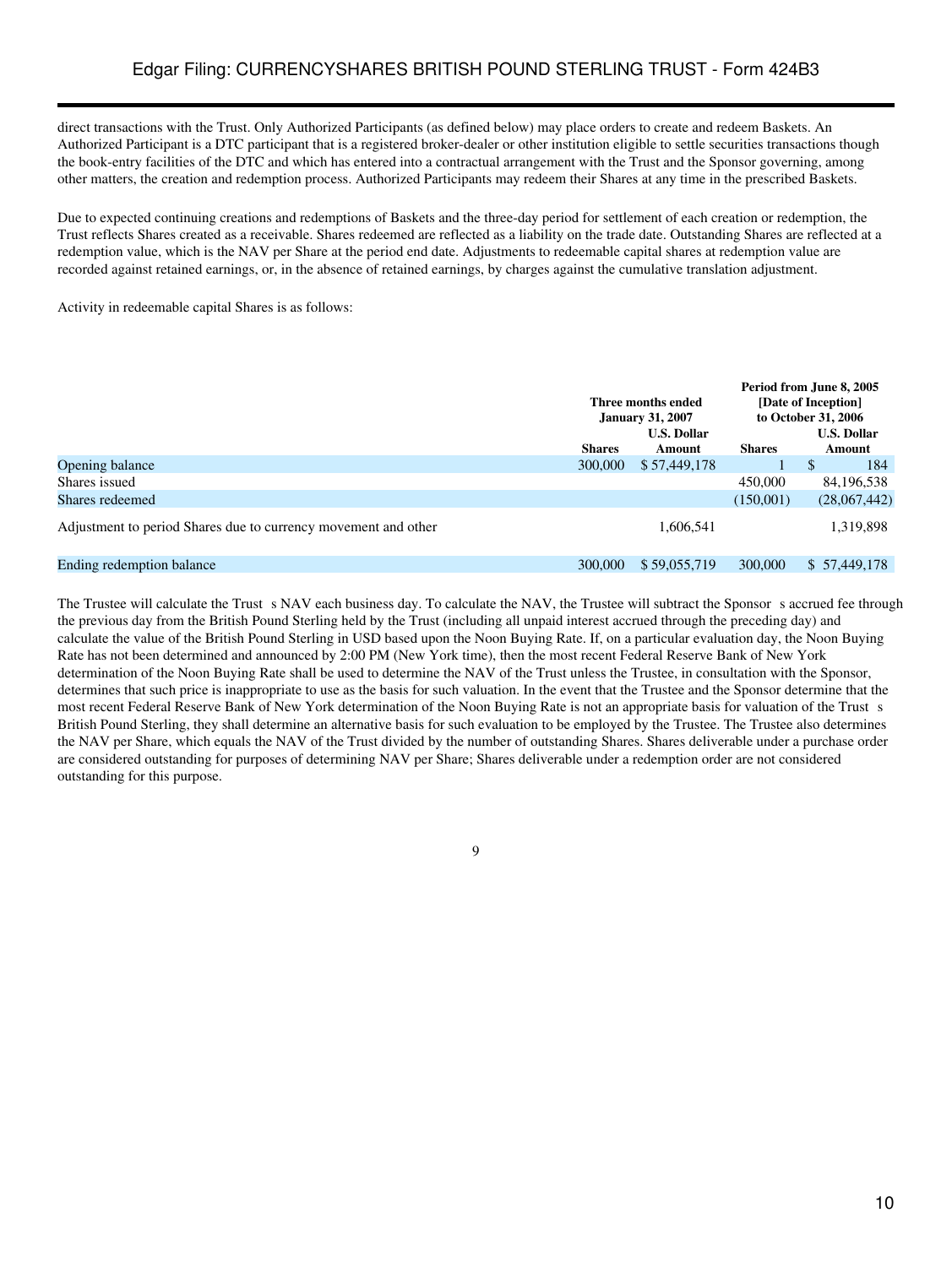#### **5. Sponsor s** Fee

The Sponsor s fee accrues daily at an annual nominal rate of 0.40% of the British Pound Sterling in the Trust (including all unpaid interest but excluding unpaid fees, each as accrued through the immediately preceding day) and is paid monthly.

The Sponsor assumes and pays the following administrative and marketing expenses incurred by the Trust: the Trustee s monthly fee, NYSE listing fees, SEC registration fees, typical maintenance and transaction fees of the Depository, printing and mailing costs, audit fees and expenses, up to \$100,000 per year in legal fees and expenses, and applicable license fees. The Sponsor has also paid the costs of the Trust s organization and the initial sales of the Shares, which were approximately \$347,000 when the Trust was formed.

In certain exceptional cases the Trust will pay for some expenses in addition to the Sponsor s fee. These exceptions include expenses not assumed by the Sponsor (i.e., expenses other than those identified in the preceding paragraph), taxes and governmental charges, expenses and costs of any extraordinary services performed by the Trustee or the Sponsor on behalf of the Trust or action taken by the Trustee or the Sponsor to protect the Trust or the interests of Shareholders, indemnification of the Sponsor under the Depositary Trust Agreement, and legal expenses in excess of \$100,000 per year.

#### **6. Related Parties**

The Sponsor is a related party of the Trust. The Sponsor oversees the performance of the Trustee and the Trust s principal service providers, including the preparation of financial statements, but does not exercise day-to-day oversight over the Trustee or the Trust s service providers. The Sponsor has paid the costs of the Trust s organization and the initial sales of the Shares, as described in Note 5.

#### **7. Concentration Risk**

All of the Trust s assets are British Pound Sterling, which creates a concentration risk associated with fluctuations in the price of the British Pound Sterling. Accordingly, a decline in the price of the British Pound Sterling to USD exchange rate will have an adverse effect on the value of the Shares. Factors that may have the effect of causing a decline in the price of the British Pound Sterling include national debt levels and trade deficits, domestic and foreign inflation rates, domestic and foreign interest rates, investment and trading activities of institutions and global or regional political, economic or financial events and situations. Substantial sales of British Pound Sterling by the official sector (central banks, other governmental agencies and related institutions that buy, sell and hold British Pound Sterling as part of their reserve assets) could adversely affect an investment in the Shares.

#### **8. Commitments and Contingencies**

Under the Trust s organizational documents, the Sponsor is indemnified against any liability or expense it incurs without negligence, bad faith or willful misconduct on its part. The Trust s maximum exposure under these arrangements is unknown, as this would involve future claims that may be made against the Trust that have not yet occurred.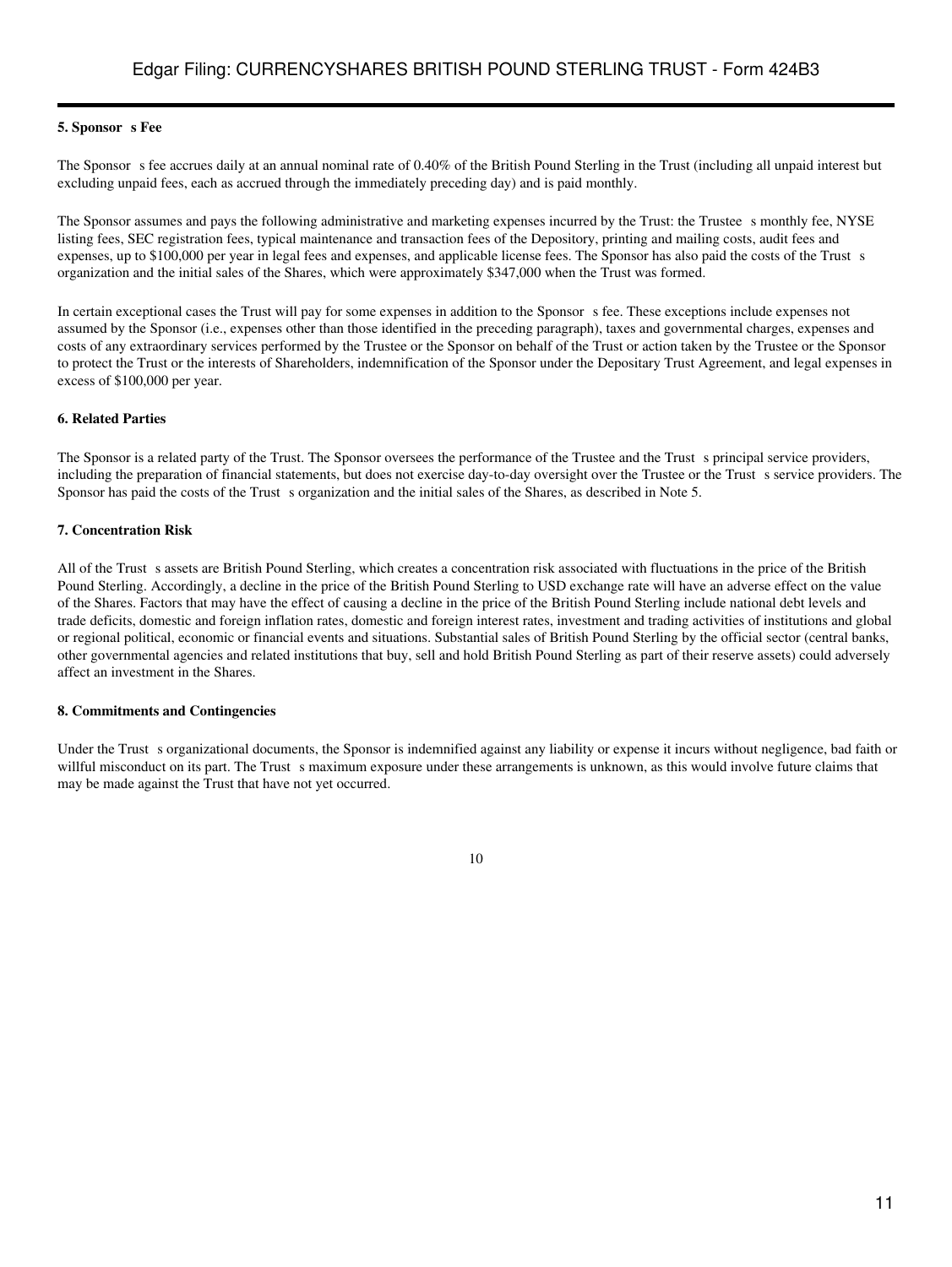#### <span id="page-11-0"></span>Item 2. MANAGEMENT S DISCUSSION AND ANALYSIS OF FINANCIAL CONDITION AND RESULTS OF OPERATIONS **Cautionary Statement Regarding Forward-Looking Information and Risk Factors**

This report contains forward-looking statements within the meaning of the Private Securities Litigation Reform Act of 1995. These statements are predictions and actual events or results may differ materially from those expressed in our forward-looking statements. Risks and uncertainties may cause our actual results to differ materially from those expressed in our forward-looking statements. These uncertainties and other factors include, but are not limited to, the following:

The value of the Shares relates directly to the value of the British Pound Sterling held by the Trust and fluctuations in the price of British Pound Sterling could materially adversely affect an investment in the Shares. Readers are urged to review the Risk Factors section contained in the Prospectus for a description of other risks and uncertainties that may affect an investment in the Shares.

The discussion and analysis which follows may contain statements that relate to future events or future performance. In some cases, such forward-looking statements can be identified by terminology such as anticipate, expect, intend, plan, believe, seek, outlook and estim as similar words and phrases that signify forward-looking statements. Neither the Sponsor nor any other person assumes responsibility for the accuracy or completeness of forward-looking statements. Further, these forward-looking statements are made as of the date of this report, and will not be revised or updated to reflect actual results or changes in the Sponsor s expectations or predictions.

## **Trust Overview**

CurrencySharesSM British Pound Sterling Trust (the Trust) is a grantor trust that was formed on June 8, 2006. The Trust issues shares (the Shares) in blocks of 50,000 each (a Basket) in exchange for deposits of British Pound Sterling and distributes British Pound Sterling in connection with the redemption of Baskets.

The Trust is a passive investment vehicle. The Trust does not have any officers, directors, or employees. The investment objective of the Trust is for the Shares to reflect the price of British Pound Sterling plus accrued interest, less the expenses of the Trust s operations. The Trust does not engage in any activities designed to obtain profit from, or ameliorate losses caused by, changes in the price of British Pound Sterling.

The Shares began trading on the New York Stock Exchange (NYSE) under the ticker symbol FXB on June 26, 2006. Investing in the Shares does not insulate the investor from certain risks, including price volatility.

#### **Definition of Net Asset Value, Valuation of British Pound Sterling**

The net asset value (NAV) of the Trust is the aggregate value, expressed in U.S. Dollars (USD), of the Trust s assets. To calculate the NAV, the Trustee adds to the amount of British Pound Sterling in the Trust at the end of the preceding business day accrued but unpaid interest,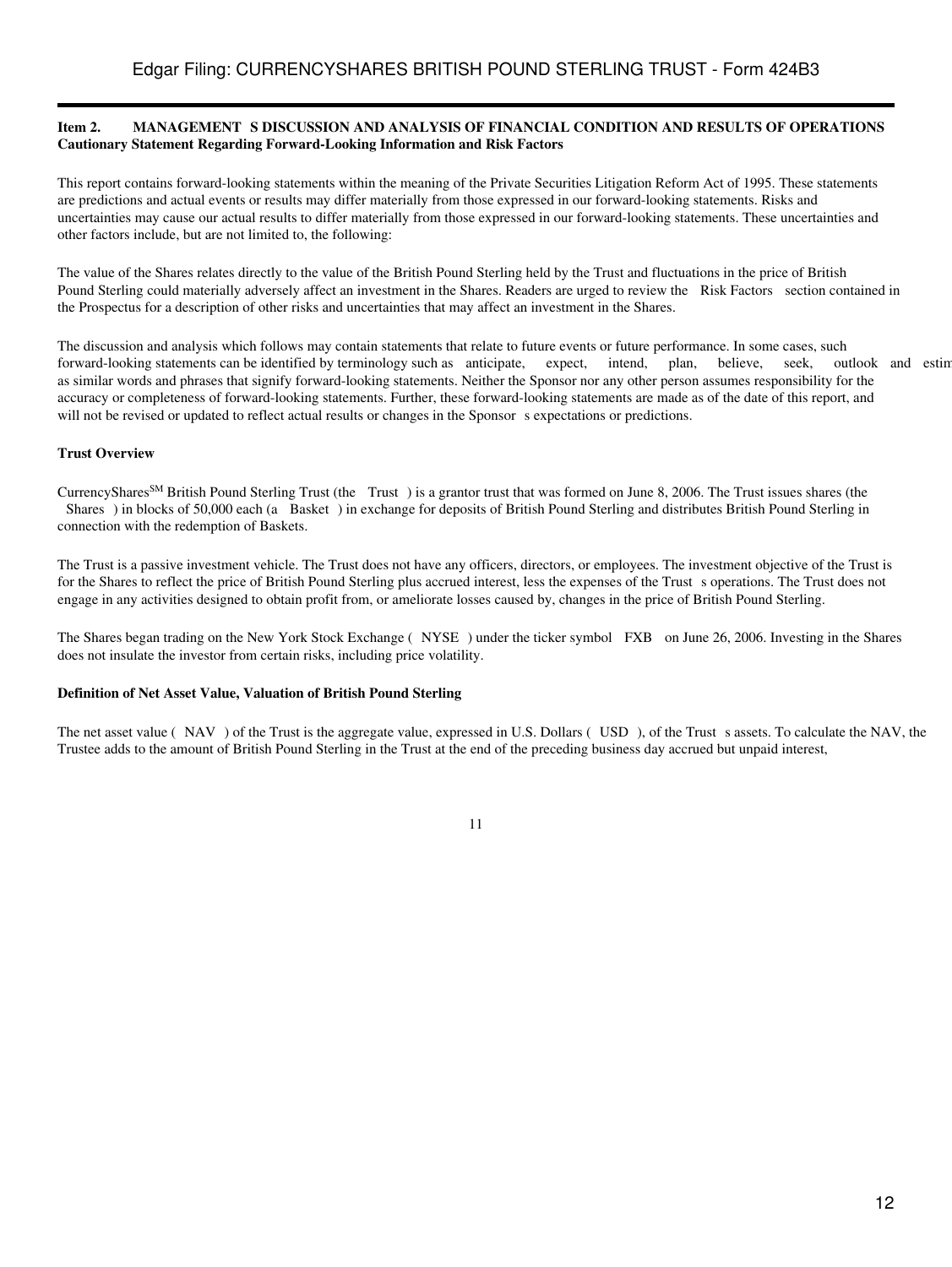# Edgar Filing: CURRENCYSHARES BRITISH POUND STERLING TRUST - Form 424B3

British Pound Sterling receivable under pending purchase orders and the value of other Trust assets, and subtracts the accrued but unpaid Sponsor s fee, British Pound Sterling payable under pending redemption orders and other Trust expenses and liabilities, if any.

The NAV is expressed in US dollars (USD) based on the Noon Buying Rate as determined by the Federal Reserve Bank of New York. If, on a particular evaluation day, the Noon Buying Rate has not been determined and announced by 2:00 PM (New York time), then the most recent Federal Reserve Bank of New York determination of the Noon Buying Rate shall be used to determine the NAV of the Trust unless the Trustee, in consultation with the Sponsor, determines that such price is inappropriate to use as the basis for such valuation. The Trustee also determines the NAV per Share, which equals the NAV of the Trust divided by the number of outstanding Shares.

The Sponsor publishes the NAV and NAV per Share on each day that the NYSE is open for regular trading on the Trust s website, www.currencyshares.com .

The following chart illustrates the movement in the price of the Shares based on NAV per Share and the bid and ask midpoint offered on the NYSE as of the Noon Buying Rate versus the corresponding British Pound Sterling (expressed as a multiple of 100 British Pound Sterling Noon Buying Rate x 100):

#### **Liquidity**

The Sponsor is not aware of any trends, demands, conditions or events that are reasonably likely to result in material changes to the Trust s liquidity needs. The Trust s Depository, JPMorgan Chase, London Branch, maintains two deposit accounts for the Trust, a primary deposit account that earns interest and a secondary deposit account that does not earn interest. Interest on the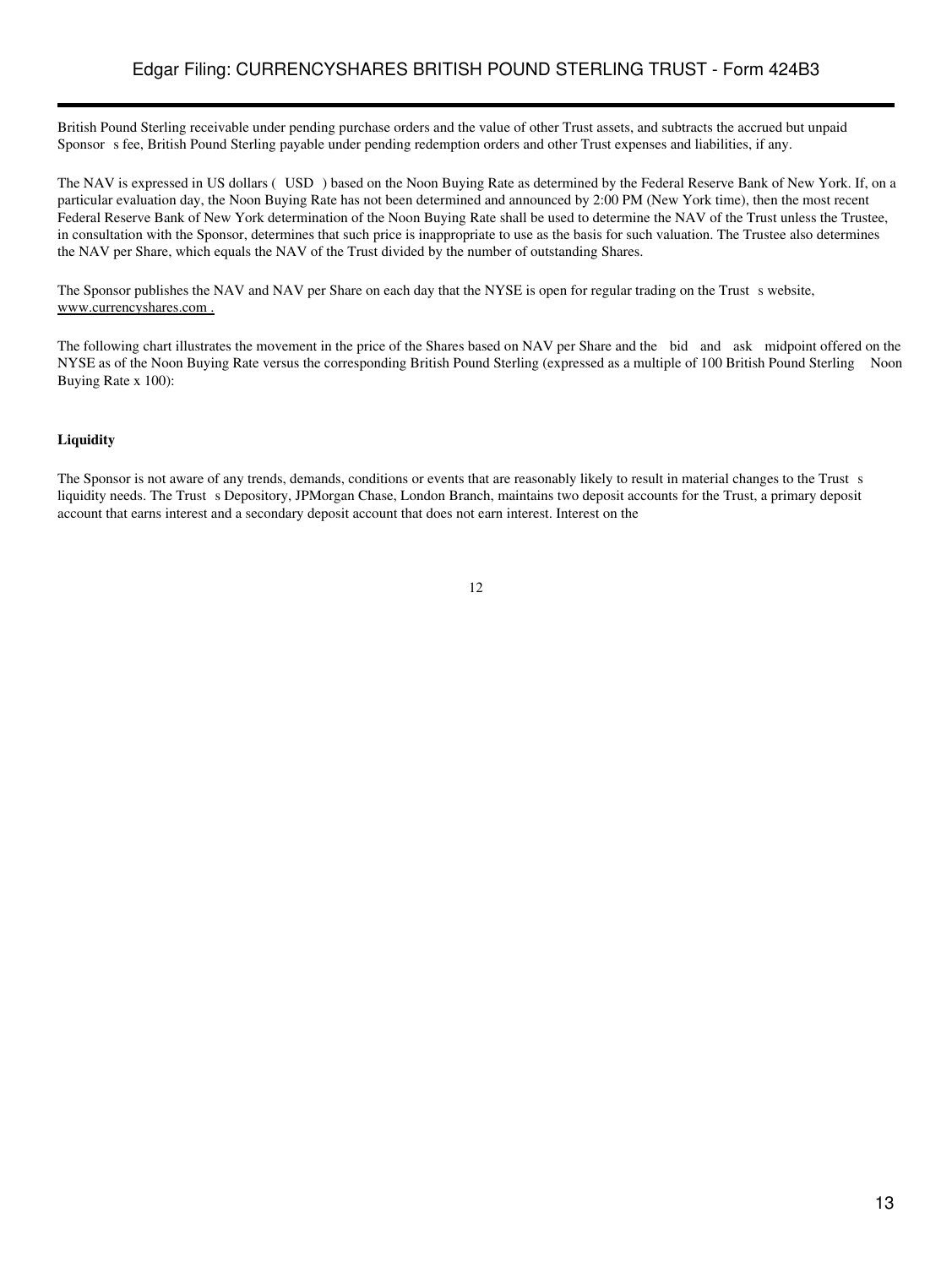primary deposit account accrues daily and is paid monthly. The interest rate paid as of January 31, 2007 was an annual nominal rate of 4.95%. The following chart provides the daily rate paid by the Depository since the Shares began trading on the NYSE:

In exchange for a fee, the Sponsor agreed to assume most of the expense incurred by the Trust. As a result, the only ordinary expense of the Trust during the period covered by this report was the Sponsor s fee. Each month the Depository deposits into the secondary deposit account accrued but unpaid interest and The Bank of New York as Trustee withdraws British Pound Sterling from the secondary deposit account to pay the accrued Sponsor s fee for the previous month plus any other Trust expenses. When the interest deposited exceeds the sum of the Sponsor s fee for the prior month plus other Trust expenses, if any, the Trustee converts the excess into USD at a prevailing market rate and distributes the USD as promptly as practicable to Shareholders on a pro rata basis (in accordance with the number of Shares that they own). Historical distributions are as follows:

#### **FXB Distribution History**

| Date      | Value  | NAV      | Yield    | <b>Annizd Yield</b> |
|-----------|--------|----------|----------|---------------------|
| 1/3/2007  | \$0.72 | \$195.05 | $0.37\%$ | 4.28%               |
| 12/1/2006 | \$0.68 | \$198.01 | $0.35\%$ | 4.14%               |
| 11/1/2006 | \$0.66 | \$190.93 | $0.34\%$ | 4.00%               |
| 10/2/2006 | \$0.62 | \$188.65 | $0.33\%$ | 3.94%               |
| 9/1/2006  | \$0.65 | \$190.58 | $0.34\%$ | 3.98%               |
| 8/1/2006  | \$0.60 | \$187.13 | $0.32\%$ | 3.85%               |
| 7/3/2006  | \$0.20 | \$184.18 | $0.11\%$ | 3.98%               |
|           |        |          |          |                     |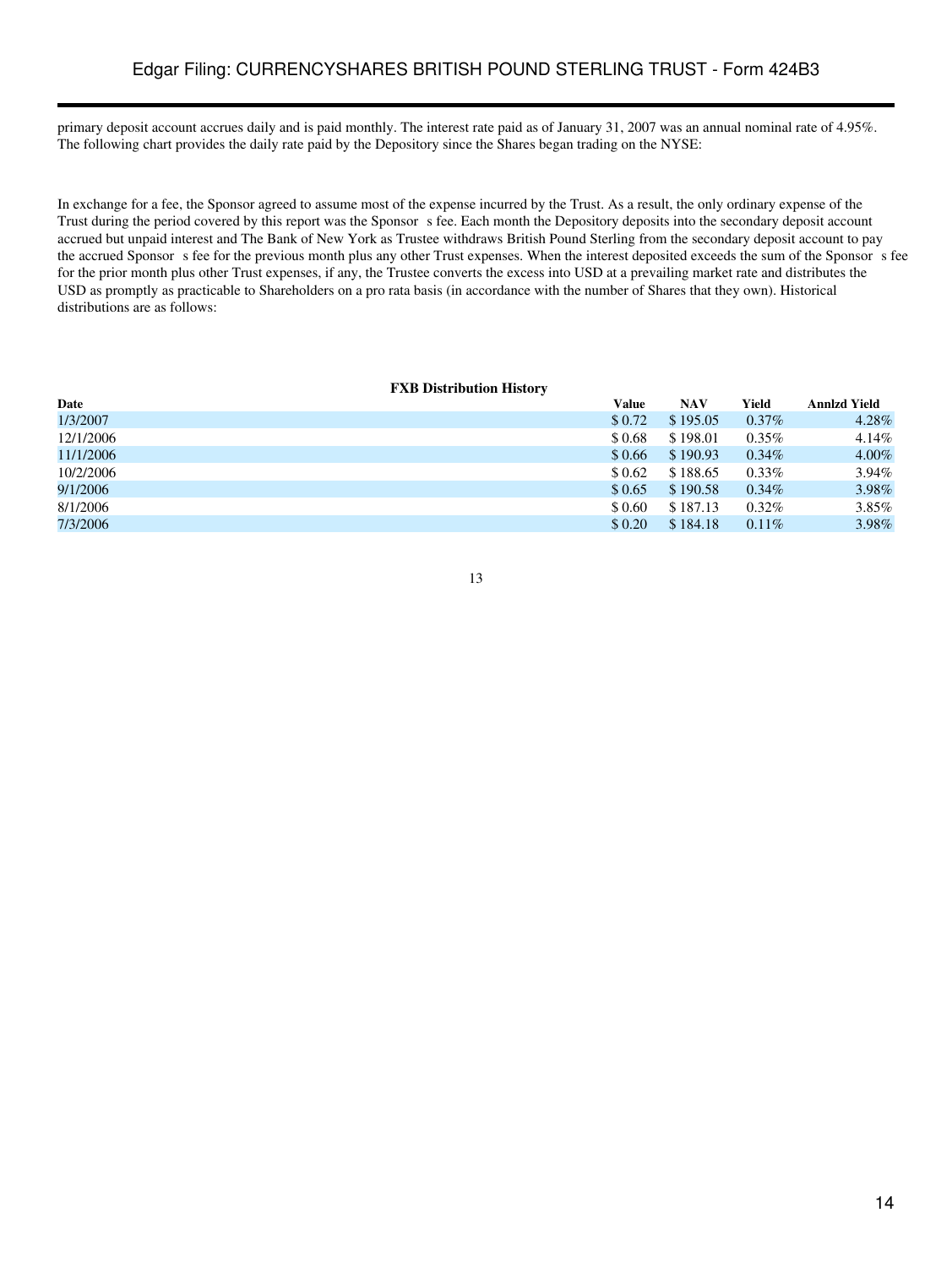## **Critical Accounting Estimates**

The preparation of financial statements in conformity with accounting principles generally accepted in the United States of America requires the Sponsor s management to make estimates and assumptions that affect the reported amounts of the assets and liabilities and disclosures of contingent liabilities at the date of the financial statements and the reported amounts of revenue and expenses during the period covered by this report.

In addition to the description below, please refer to Note 2 to the consolidated financial statements for further discussion of our accounting policies.

The Trustee calculates the Trust s NAV each business day. For NAV calculation purposes, British Pound Sterling Deposits (cash) are translated at the Noon Buying Rate as determined and published by the Federal Reserve Bank of New York as of 12:00 PM (New York time) on each day that the NYSE is open for regular trading.

The functional currency of the Trust is the British Pound Sterling in accordance with Financial Accounting Standard 52, Foreign Currency Translation.

#### **Results of Operations**

The trust was formed on June 8, 2006 when the Sponsor deposited 100 British Pound Sterling with the Depository in exchange for one Share. The Depository received 15,000,000 British Pound Sterling on behalf of the Trust in exchange for 150,000 Shares on June 21, 2006. Trading in the Shares of the Trust on the NYSE commenced on June 26, 2006. Through January 31, 2007 an additional 150,000 Shares had been created in exchange for 15,000,000 British Pound Sterling and the seed capital of 100 British Pound Sterling had been redeemed.

As of January 31, 2007 the amount of British Pound Sterling owned by the Trust was 30,000,000 resulting in a value of \$ 58,833,000 based on the NAV on January 31, 2007.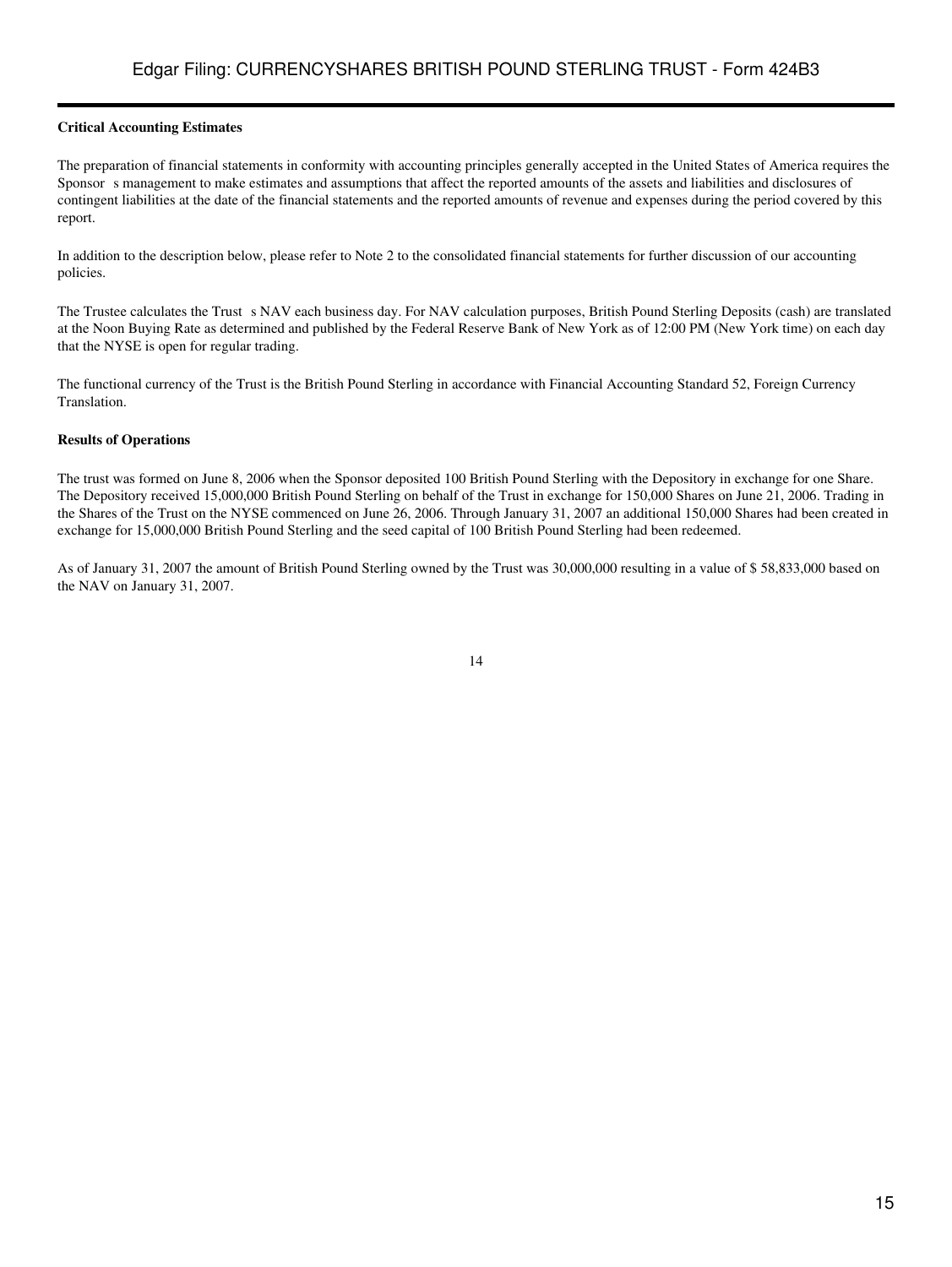### **Movements in the Price of British Pound Sterling**

The investment objective of the Trust is for the Shares to reflect the price of the British Pound Sterling plus accrued interest, less the expenses of the Trust s operations. The Shares are intended to provide institutional and retail investors with a simple, cost-effective means of gaining investment benefits similar to those of holding British Pound Sterling. Each outstanding Share represents a proportional interest in the British Pound Sterling held by the Trust. The following chart provides recent trends on the price of British Pound Sterling. The chart illustrates movements in the price of British Pound Sterling in USD during the period from August 1, 2005 to January 31, 2007 and is based on the Noon Buying Rate as determined by the Federal Reserve Bank of New York:

Historical values of the Noon Buying Rate can be obtained at http://www.ny.frb.org/markets/fxrates/noon.cfm .

### <span id="page-15-0"></span>**Item 3. QUANTITATIVE AND QUALITATIVE DISCLOSURES ABOUT MARKET RISK** Not applicable.

#### <span id="page-15-1"></span>**Item 4. CONTROLS AND PROCEDURES**

The Trust maintains disclosure controls and procedures (as defined in Rules 13a-15(e) and 15d-15(e) under the Securities Exchange Act of 1934) designed to ensure that information required to be disclosed by the Trust is recorded, processed, summarized, and reported within the time periods specified in the Commission s rules and forms. The Trust s disclosure controls and procedures are designed by or under the supervision of the Sponsor s chief executive officer and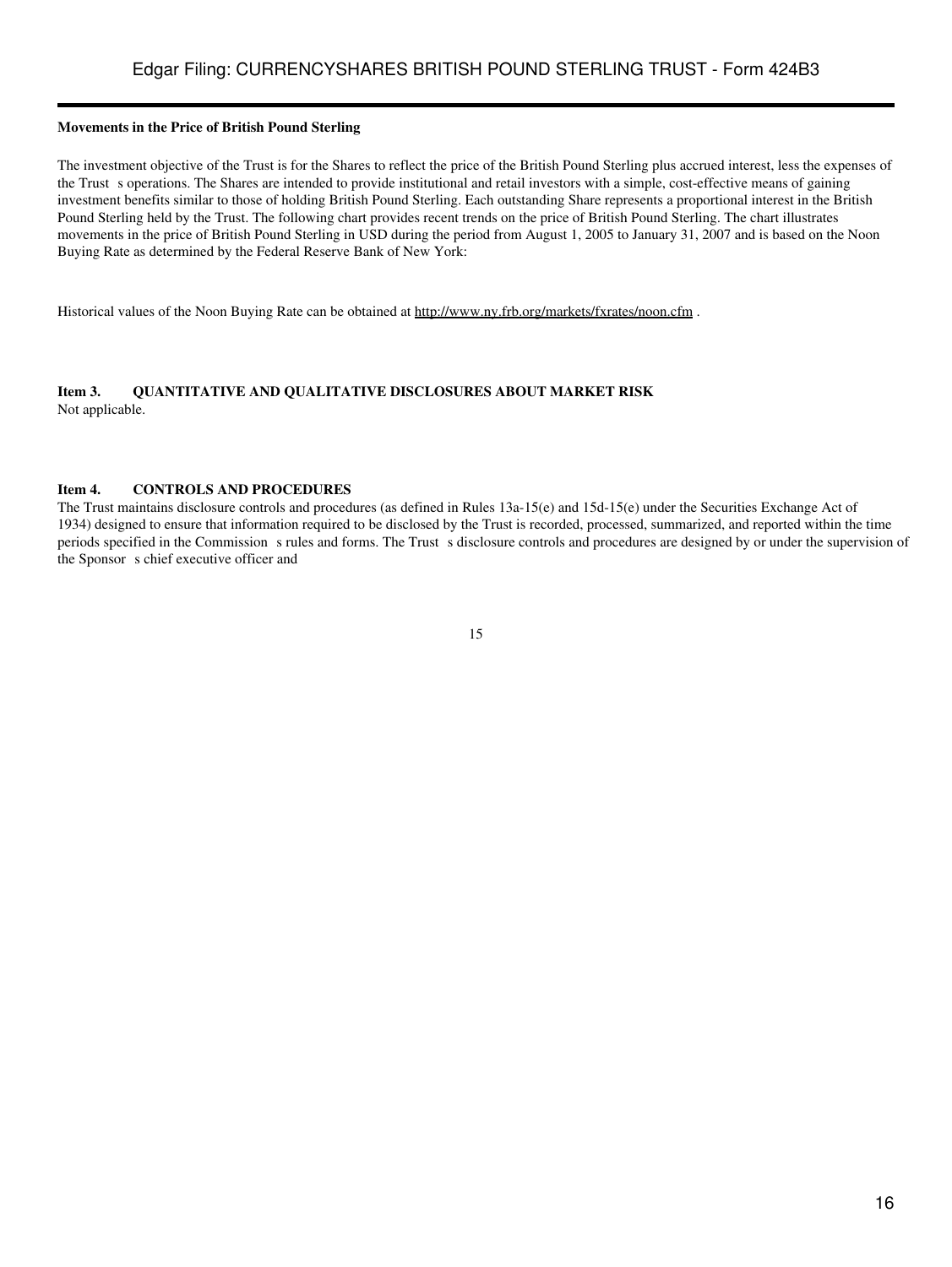# Edgar Filing: CURRENCYSHARES BRITISH POUND STERLING TRUST - Form 424B3

chief financial officer who exercise oversight over the Trust as the Trust has no officers. The chief executive officer and chief financial officer of the Sponsor have evaluated the effectiveness of the Trust s disclosure controls and procedures as of January 31, 2007. Based on that evaluation, the chief executive officer and chief financial officer of the Sponsor have concluded that the disclosure controls and procedures of the Trust were effective as of the end of the period covered by this report. There were no changes in the Trust s internal control over financial reporting that occurred during the Trust s last fiscal quarter that have materially affected, or are reasonably likely to materially affect, the Trust s internal control over financial reporting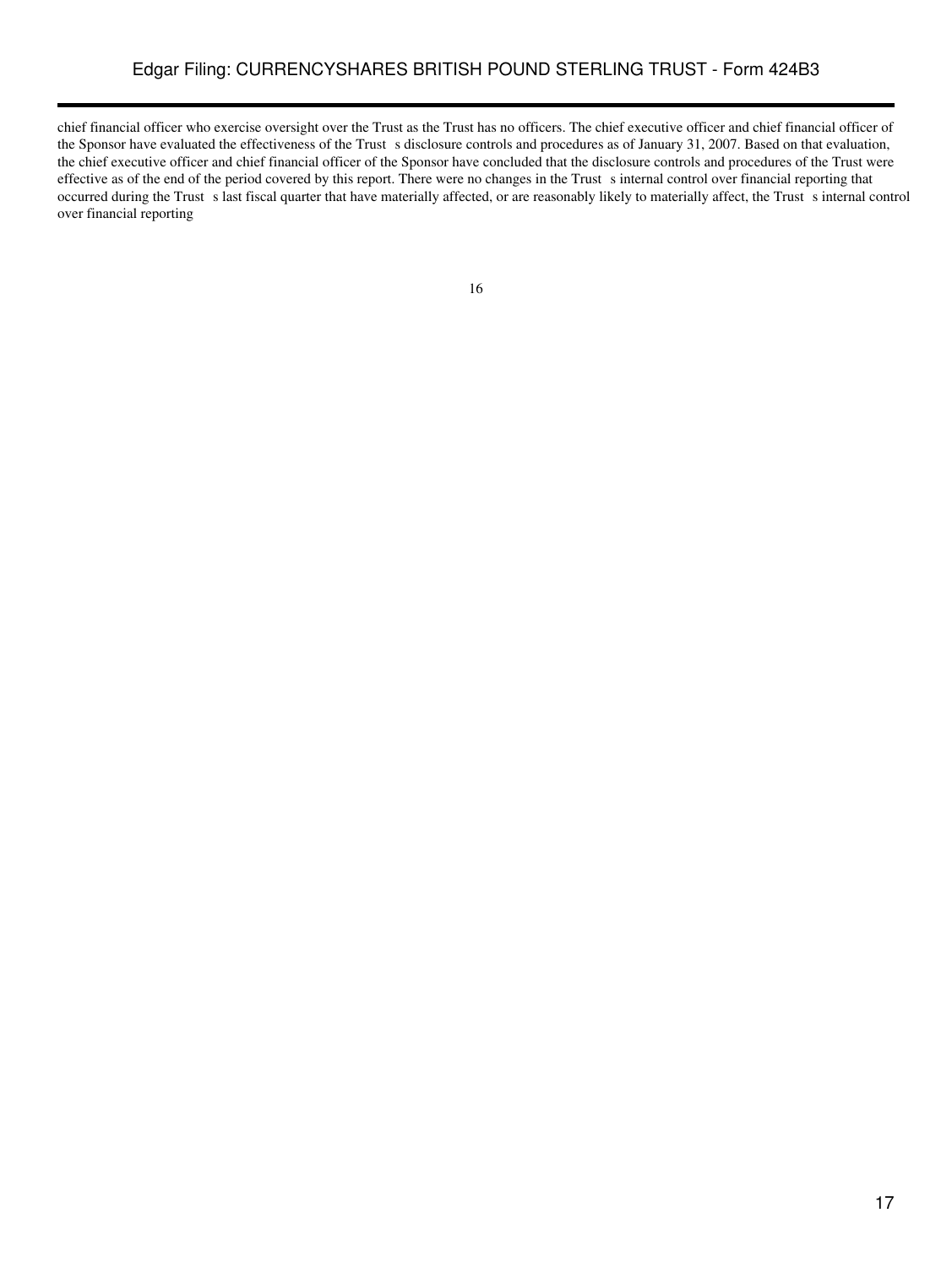## <span id="page-17-0"></span>**PART II - OTHER INFORMATION**

## <span id="page-17-1"></span>**Item 1. Legal Proceedings**

None.

#### <span id="page-17-2"></span>**Item 1A. Risk Factors**

There have been no material changes from the risk factors disclosed in the Risk Factors section of the Trust s Annual Report on Form 10-K filed with the Securities and Exchange Commission on January 29, 2007.

#### <span id="page-17-3"></span>**Item 2. Unregistered Sales of Equity Securities and Use of Proceeds**

- (a) None.
- (b) Not applicable.
- (c) None.

<span id="page-17-4"></span>

| Item 3. | <b>Defaults upon Senior Securities</b> |  |
|---------|----------------------------------------|--|
| None.   |                                        |  |

<span id="page-17-5"></span>**Item 4. Submission of Matters to a Vote of Security Holders** None.

<span id="page-17-6"></span>**Item 5. Other Information** None.

<span id="page-17-7"></span>**Item 6. Exhibits**

**Number Description of Exhibit** 31.1 Certification of Principal Executive Officer Pursuant to Section 302 of the Sarbanes-Oxley Act of 2002 31.2 Certification of Principal Financial Officer Pursuant to Section 302 of the Sarbanes-Oxley Act of 2002 32.1 Certification of Principal Executive Officer Pursuant to Section 906 of the Sarbanes-Oxley Act of 2002 32.2 Certification of Principal Financial Officer Pursuant to Section 906 of the Sarbanes-Oxley Act of 2002